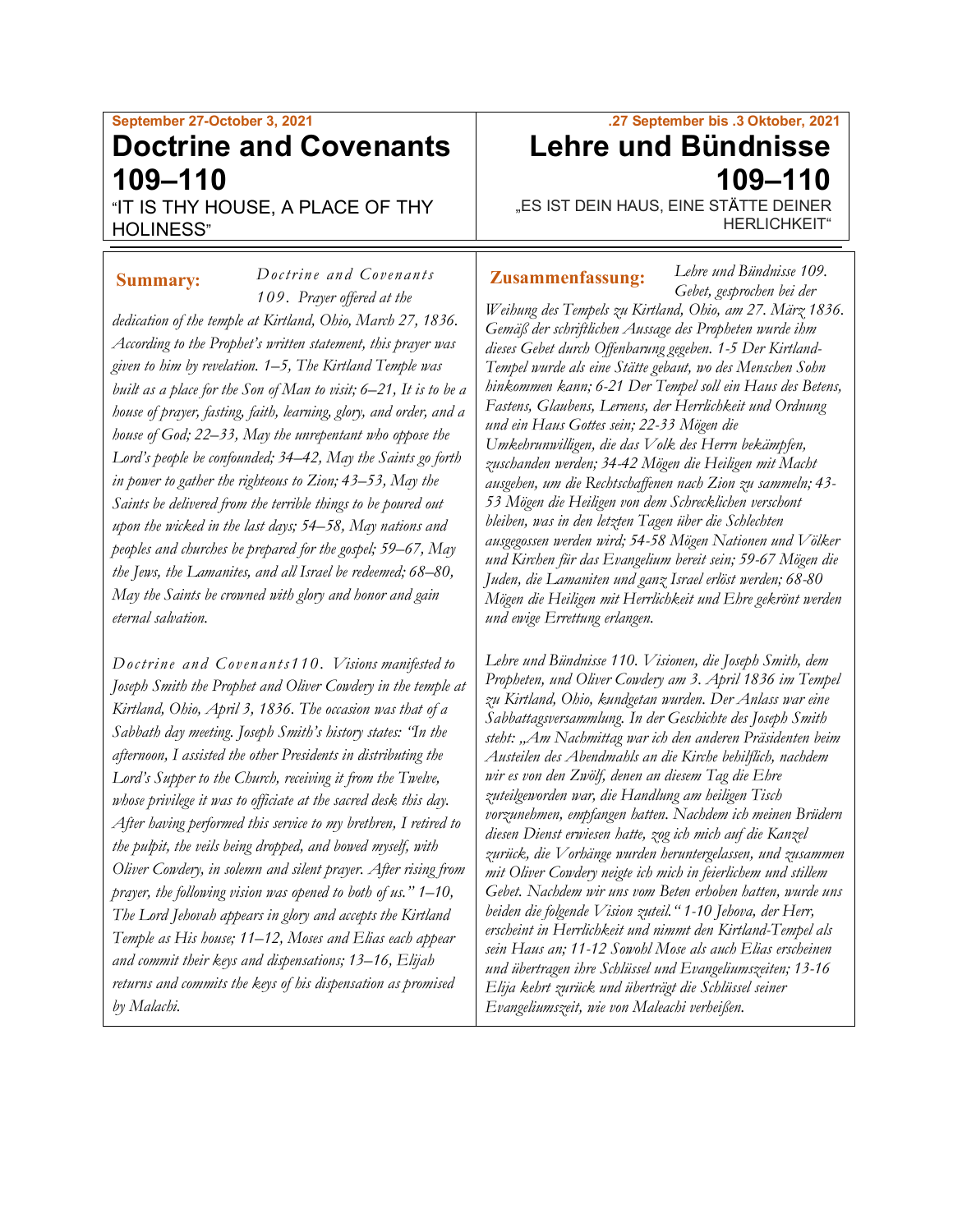| <b>Supplemental</b><br><b>Jewish and</b><br><b>Holy Land</b><br><b>Insights</b><br>way again when the Lord returns to<br>desert, the whole encampment was<br>the destruction of the Temple, such<br>ritually impure, they are even today                                                                                                                                                                                                                                                                                                                                                                                                                                                                                                     | What did the ancient<br>temples look like?<br>Our present-day concept<br>of Temple buildings is<br>unprecedented, Before<br>the first Israelite temple<br>was built, the entire encampment of Israel<br>was a "city temple" (apparently it will be that<br>Jerusalem). "In pre-Temple times, in the<br>considered to be in a state of sanctity, and<br>hence anyone who was tameh (unclean)<br>was forced to go outside the marked<br>boundaries and was forbidden to return until<br>he had completed the purification ritual. With<br>sanctions ceased to apply. Nevertheless, the<br>maintenance of ritual impurity has remained<br>an essential aspect of Jewish life. Thus,<br>because all Jews are now assumed to be<br>forbidden to enter the Temple area in<br>Jerusalem." (Encyclopedia Judaica Jr.) | Ergänzende<br><b>Jüdische und</b><br><b>Heilige Land</b><br><b>Einsichte</b><br>(Enzyklopädie Judaica Jr.) | Wie sahen die alten<br><b>Tempel aus?</b><br>Unser heutiges Konzept von<br>Tempelbauten ist<br>beispiellos. Bevor der erste<br>israelitische Tempel gebaut wurde, war das<br>gesamte Lager Israels ein "Stadttempel"<br>(anscheinend wird es wieder so sein, wenn der<br>Herr nach Jerusalem zurückkehrt). "Zu<br>Tempelzeiten galt in der Wüste das gesamte<br>Lager als heilig, und daher wurde jeder, der<br>tameh (unrein) war, gezwungen, die markierten<br>Grenzen zu verlassen, und es war ihm<br>verboten, zurückzukehren, bis er das<br>Reinigungsritual abgeschlossen hatte. Mit der<br>Zerstörung des Tempels wurden solche<br>Sanktionen nicht mehr angewandt, dennoch ist<br>die Aufrechterhaltung der rituellen Unreinheit<br>ein wesentlicher Aspekt jüdischen Lebens<br>geblieben Tempelgebiet in Jerusalem." |
|----------------------------------------------------------------------------------------------------------------------------------------------------------------------------------------------------------------------------------------------------------------------------------------------------------------------------------------------------------------------------------------------------------------------------------------------------------------------------------------------------------------------------------------------------------------------------------------------------------------------------------------------------------------------------------------------------------------------------------------------|---------------------------------------------------------------------------------------------------------------------------------------------------------------------------------------------------------------------------------------------------------------------------------------------------------------------------------------------------------------------------------------------------------------------------------------------------------------------------------------------------------------------------------------------------------------------------------------------------------------------------------------------------------------------------------------------------------------------------------------------------------------------------------------------------------------|------------------------------------------------------------------------------------------------------------|-------------------------------------------------------------------------------------------------------------------------------------------------------------------------------------------------------------------------------------------------------------------------------------------------------------------------------------------------------------------------------------------------------------------------------------------------------------------------------------------------------------------------------------------------------------------------------------------------------------------------------------------------------------------------------------------------------------------------------------------------------------------------------------------------------------------------------|
| What state of mind and body must I be to<br>enter the House of the Lord?"<br>The call to go to the temple includes the<br>phrase, "He that hath clean hands and a<br>pure heart." (Psalm 24-1-3) Since the Jews<br>feel they don't have a temple, they have<br>used the meal table as a substitute "altar." It<br>is appropriate to wash hands before every<br>prayer at the beginning and ending of each<br>meal. That is why kosher hotels have a<br>basin and naturally flowing water at the<br>entrances of each dining room. There are<br>large cups in public restrooms and other<br>public fountains (like the Western Wall) so a<br>Jew can fill the cup and then let the water<br>flow naturally over his hands before he<br>prays. |                                                                                                                                                                                                                                                                                                                                                                                                                                                                                                                                                                                                                                                                                                                                                                                                               | Herrn zu betreten?"<br>fließen lassen kann, bevor er betet.                                                | Welchen körperlichen und geistigen<br>Zustand muss ich haben, um das Haus des<br>Der Aufruf, in den Tempel zu gehen, beinhaltet<br>den Satz: "Er, der reine Hände und ein reines<br>Herz hat." (Psalm 24-1-3) Da die Juden wissen,<br>das sie keinen Tempel haben, haben sie den<br>Essenstisch als "altar ersetzen." Es ist<br>angebracht, sich vor jedem Gebet zu Beginn<br>und am Ende jeder Mahlzeit die Hände zu<br>waschen. Deshalb haben koschere Hotels an<br>den Eingängen jedes Speisesaals ein Becken<br>und natürlich fließendes Wasser. Es gibt große<br>Becher in öffentlichen Toiletten und anderen<br>öffentlichen Brunnen (wie der Klagemauer),<br>damit ein Jude den Becher füllen und dann das<br>Wasser auf natürliche Weise über seine Hände                                                             |
| How is a Temple also a "House of the<br>Lord?"<br>The Lord's house is where "His glory and<br>honor dwells." (Psalm 26:8). The ark holding<br>the Torah scroll is a reminder of the ark in<br>the temple that held the tablets-the word of                                                                                                                                                                                                                                                                                                                                                                                                                                                                                                   |                                                                                                                                                                                                                                                                                                                                                                                                                                                                                                                                                                                                                                                                                                                                                                                                               | Herrn"?                                                                                                    | Wie ist ein Tempel auch ein "Haus des<br>Das Haus des Herrn ist, "die Stätte, wo deine<br>Herrlichkeit wohnt." (Psalm 26:8). Die Arche mit<br>der Thorarolle erinnert an die Arche im Tempel,<br>in der die Tafeln - das Wort des Herrn -<br>aufbewahrt wurden. Als ich einmal meine                                                                                                                                                                                                                                                                                                                                                                                                                                                                                                                                          |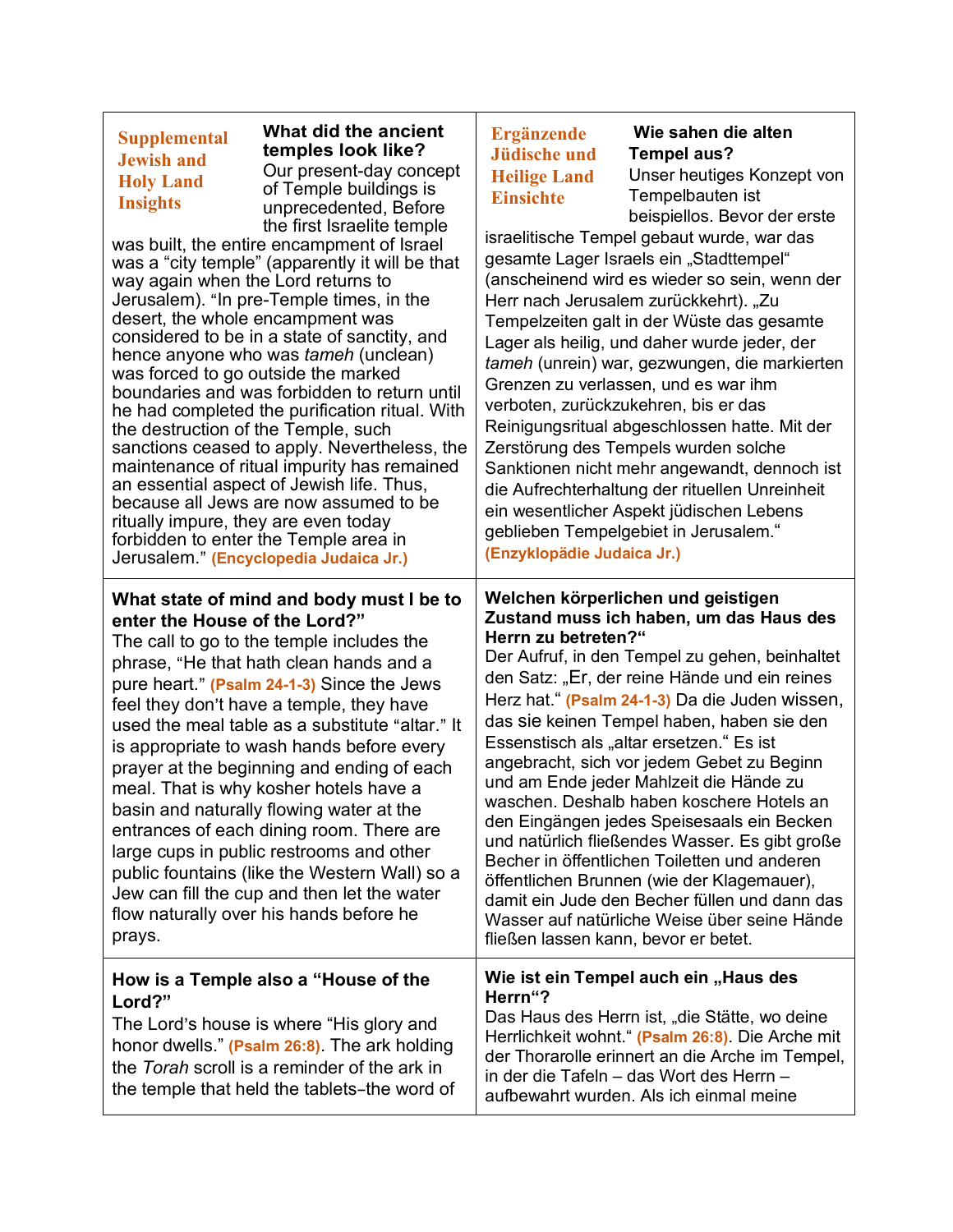| the Lord. Once, as I was leading my guests<br>to the Western (Wailing) Wall, I observed a<br>young Bar Mitzvah lad anxious to open the<br>ark to retrieve the scroll so he could get on<br>with his presentation to the congregation.<br>His grandfather stopped him and said,<br>"Inside represents the essence and the<br>presence of the Lord. Be polite; first you<br>knock, then pull the curtain aside and then<br>you take the scroll."                                                                                                                                                                                                                                                                                                                                               | Gäste zur Westlichen (Klage) Mauer führte,<br>beobachtete ich einen jungen Bar-Mizwa-<br>Junge, der darauf bedacht war, die Bundeslade<br>zu öffnen, um die Schriftrolle zu holen, damit er<br>mit seiner Präsentation vor der Versammlung<br>fortfahren konnte. Sein Großvater hielt ihn auf<br>und sagte: "Das Innere repräsentiert das<br>Wesen und die Gegenwart des Herrn. Seien<br>Sie höflich; zuerst klopfen Sie, dann ziehen Sie<br>den Vorhang beiseite und dann nehmen Sie<br>die Schriftrolle."                                                                                                                                                                                                                                                                                                                         |
|----------------------------------------------------------------------------------------------------------------------------------------------------------------------------------------------------------------------------------------------------------------------------------------------------------------------------------------------------------------------------------------------------------------------------------------------------------------------------------------------------------------------------------------------------------------------------------------------------------------------------------------------------------------------------------------------------------------------------------------------------------------------------------------------|-------------------------------------------------------------------------------------------------------------------------------------------------------------------------------------------------------------------------------------------------------------------------------------------------------------------------------------------------------------------------------------------------------------------------------------------------------------------------------------------------------------------------------------------------------------------------------------------------------------------------------------------------------------------------------------------------------------------------------------------------------------------------------------------------------------------------------------|
| How is light used in the Temple?<br>As David wrote the Psalm indicating that the<br>Lord is his light (Psalm 27:1), he must have<br>known that the ark contained a special<br><i>menorah</i> , a light with seven candles or<br>wicks. That symbol is now the official seal of<br>the State of Israel. It is an artful chiasmus;<br>the first and the last candles or lights are<br>connected at the base. Likewise, the second<br>and six, and third and fifth are connected<br>and the center light is the main light. Could<br>that have represented the Lord? After all, He<br>should be the center of our attention.                                                                                                                                                                    | Wie wird Licht im Tempel verwendet?<br>Als David den Psalm schrieb, der darauf<br>hinweist, dass der Herr sein Licht ist (Psalm<br>27:1), muss er gewusst haben, dass die<br>Bundeslade eine besondere Menora enthielt,<br>ein Licht mit sieben Kerzen oder Dochten.<br>Dieses Symbol ist heute das offizielle Siegel<br>des Staates Israel. Es ist ein kunstvoller<br>Chiasmus; die erste und die letzte kerze oder<br>lichter werden an der basis angeschlossen.<br>Ebenso sind die zweite und die sechste sowie<br>die dritte und fünfte verbunden und das mittlere<br>Licht ist das Hauptlicht. Könnte das den Herrn<br>repräsentiert haben? Schließlich sollte er im<br>Mittelpunkt unserer Aufmerksamkeit stehen.                                                                                                             |
| What are the meanings of rooms in the<br><b>House of the Lord?</b><br>The center of the Lord's house was<br>completely curtained because of its<br>sacredness, a courtyard where we could<br>converse with the Lord. As mentioned<br>previously, the Children of Israel lived in a<br>"camp" that was divided into three sections;<br>the people (twelve tribes; Rueben, Simeon,<br>Judah, Asher, Dan, Gad, Naphtali, Issachar,<br>Zebulon, Joseph [Ephraim and Manasseh],<br>and Benjamin), the Levites in their midst,<br>and in the center, the Lord's presence – the<br>tabernacle with the ark of the covenant. We<br>long for the time when we can return to<br>"dwell in thy courts" (Psalm 65:4), and be<br>shielded, safe from the imbalance of the<br>world around us. (Psalm 84). | Welche Bedeutung haben Räume im Haus<br>des Herrn?<br>Das Zentrum des Hauses des Herrn war<br>wegen seiner Heiligkeit vollständig verhangen,<br>ein Hof, in dem wir uns mit dem Herrn<br>unterhalten konnten. Wie bereits erwähnt,<br>lebten die Kinder Israels in einem "Lager", das<br>in drei Abschnitte unterteilt war; das Volk (zwölf<br>Stämme; Rueben, Simeon, Juda, Asher, Dan,<br>Gad, Naphtali, Issachar, Sebulon, Joseph<br>[Ephraim und Manasse] und Benjamin), die<br>Leviten in ihrer Mitte und in der Mitte die<br>Gegenwart des Herrn - die Stiftshütte mit der<br>Bundeslade. Wir sehnen uns nach der Zeit, in<br>der wir zurückkehren können, um "in den<br>Vorhöfen deines Heiligtums wohnen." (Psalm<br>65:5) und abgeschirmt zu sein, sicher vor dem<br>Ungleichgewicht der Welt um uns herum.<br>(Psalm 84). |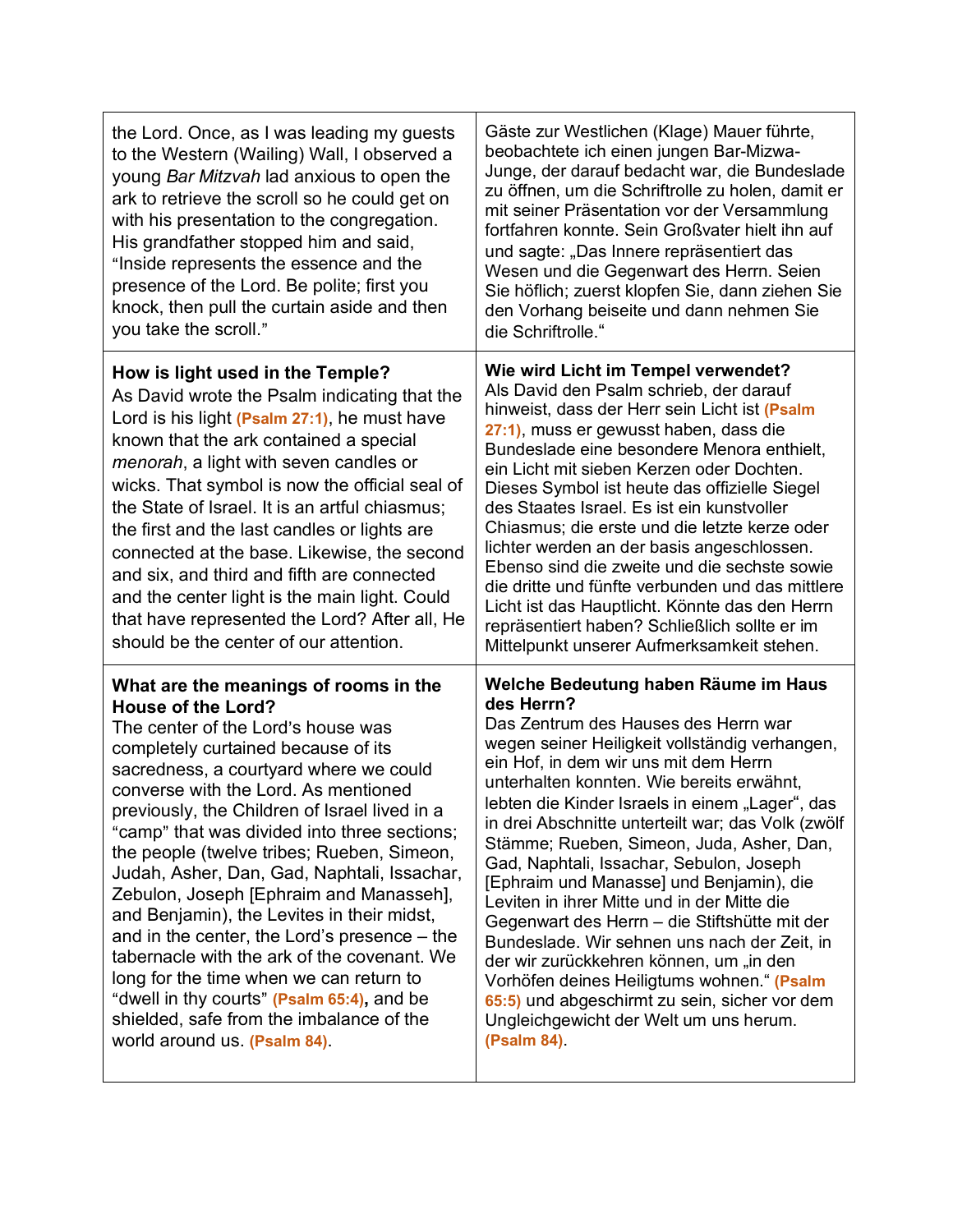# **Which Israelite family oversaw the Temple locations?**

A pattern that is interesting is that the first Israelite temple in the land of Israel was in the hands of the tribe of Ephraim. "Situated in the mountains of central *Erez* (land of) Israel, Shiloh was in the territory of the tribe of Ephraim and housed the 'temporary sanctuary' or Tabernacle containing the Ark of the Law." (**Encyclopedia Judaica Jr.**) The latest temples outside the land of Israel are now in the hands of Ephraim, the Church of Jesus Christ of Latter-day Saints. The destiny of Joseph and Judah is that they will eventually come together to build the temple in Jerusalem. There is a Jewish tradition that the Messiah's return will reflect either the date or event of the destruction of the First and Second Temples. Joseph Smith's mission was to restore temple worship. Eventually, the "Lord will suddenly come to his Temple." **(Malachi 3:1)** 

# **How was the place of the Jerusalem temple chosen?**

Abraham brought his son to the Mount *Moriah* (Hebrew: 'Taught of the Lord'), which was later to become the place of the Temple, to offer Isaac as a human sacrifice. Human sacrifice is precisely the trouble that Abraham was spared in the Ur of Chaldees. It was a profound lesson in opposition, a chiasmus. Jewish tradition states that Isaac was in his early thirties when he was to be sacrificed. The "trouble" was spared when God provided instruction that a "lamb" was to be offered as a sacrifice. Abraham and Isaac found an "alternative sacrifice," a ram in the thicket, and it was offered as a substitute for Isaac. Later, other animals, first born and unblemished, were brought to the same place where the Temple now stood. They were offered on the north of the altar. **(Leviticus 1:11)** In some cases they were "blessed" with the sins (troubles) of the

## **Welche israelitische Familie beaufsichtigte die Tempelstandorte?**

Ein interessantes Muster ist, dass der erste israelitische Tempel im Land Israel in den Händen des Stammes Ephraim war. "In den Bergen des zentralen *Erez* (Landes) Israels gelegen, befand sich Shiloh im Gebiet des Stammes Ephraim und beherbergte das 'vorübergehende Heiligtum' oder das Tabernakel mit der Bundeslade." **(Enzyklopädie Judaica Jr.)** Die neuesten Tempel außerhalb des Landes Israel befinden sich jetzt in den Händen von Ephraim, der Kirche Jesu Christi der Heiligen der Letzten Tage. Das Schicksal von Joseph und Juda ist, dass sie schließlich zusammenkommen, um den Tempel in Jerusalem zu bauen. Es gibt eine jüdische Tradition, dass die Rückkehr des Messias entweder das Datum oder das Ereignis der Zerstörung des Ersten und Zweiten Tempels widerspiegelt. Joseph Smiths Mission bestand darin, die Tempelanbetung wiederherzustellen. Schließlich, "Dann kommt plötzlich zu seinem Tempel der Herr, den ihr sucht." **(Maleachi 3:1)**

### **Wie wurde der Ort des Jerusalemer Tempels gewählt?**

Abraham brachte seinen Sohn auf den Berg Moriah (hebräisch: "vom Herrn gelehrt"), der später die Stätte des Tempels werden sollte, um Isaak als Menschenopfer darzubringen. Menschenopfer sind genau die Mühen, die Abraham im Ur der Chaldäer erspart geblieben sind. Es war eine tiefgreifende Lektion in Opposition, ein Chiasmus. Die jüdische Tradition besagt, dass Isaak Anfang dreißig war, als er geopfert werden sollte. Die "Probleme" blieben erspart, als Gott die Anweisung gab, ein "Lamm" als Opfer darzubringen. Abraham und Isaak fanden ein alternatives Opfer, einen Widder im Dickicht, der als Ersatz für Isaak angeboten wurde. Später wurden andere Tiere, die zuerst geboren und makellos waren, an die gleiche Stelle gebracht, an der jetzt der Tempel stand. Sie wurden auf der Nordseite des Altars dargebracht. **(Levitikus 1:11)** In einigen Fällen wurden sie mit den Sünden (Problemen) der anwesenden Menschen "gesegnet". In einem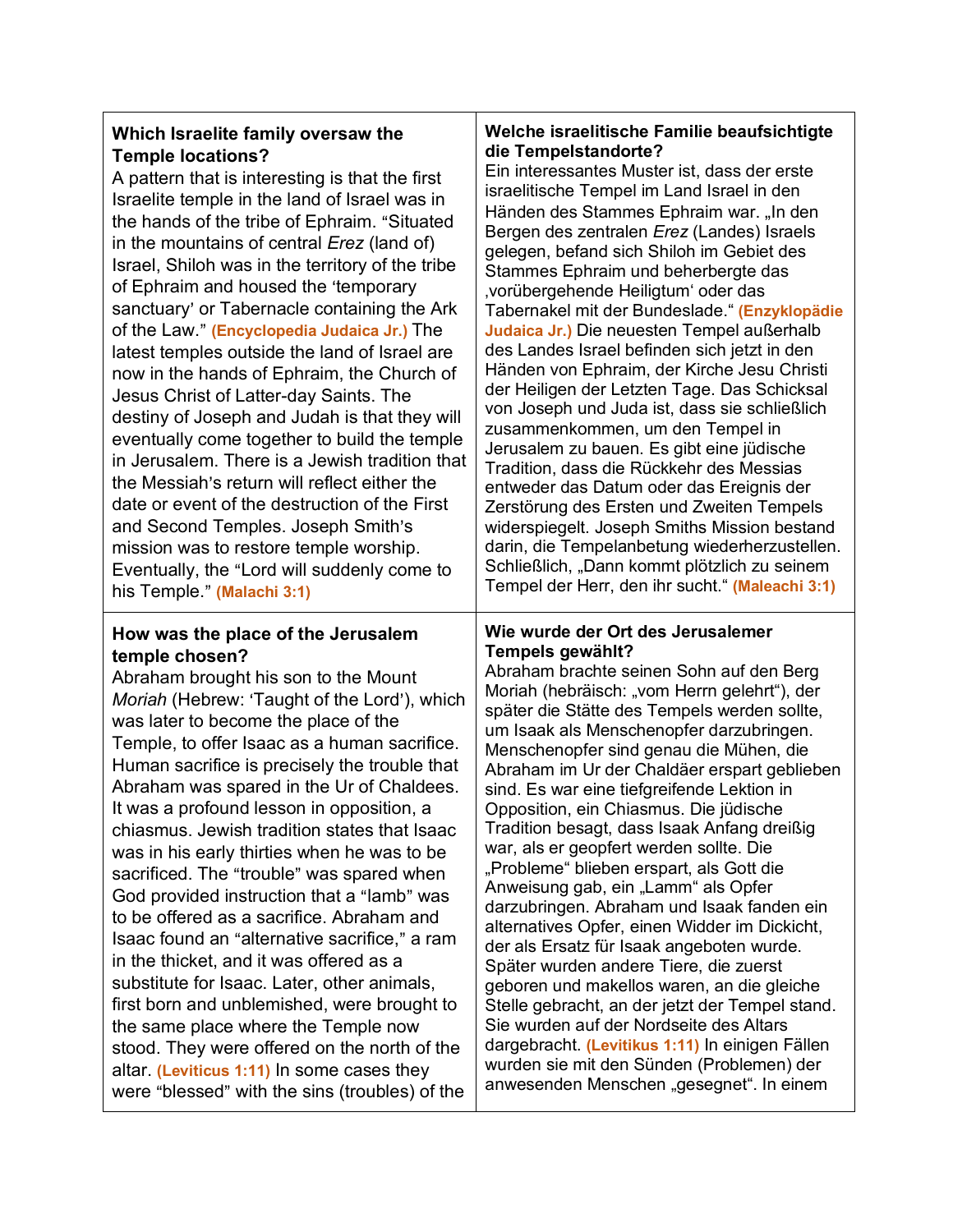| people in attendance. In one case, a goat<br>would "escape" out the Gate Beautiful (also<br>Gate of Forgiveness and Gate of Mercy).<br>(Leviticus 16:8-10) It would be tied with a red<br>ribbon and let out into the wilderness to die<br>on its own (carrying the sins of the people),<br>the scapegoat. These are substitutes for the<br>Savior, who would sacrifice His life on the<br>north end of Mount Moriah.                                                                                                                                                                                                                                                                                                                                                                                                                                                                                                                                                                                                                                                                                                                                                                                                                                                                                                                                                                                                                                                                                                                                                                                                                                                                                                                                           | Fall würde eine Ziege aus dem schönen Tor<br>(auch Tor der Vergebung und Tor der<br>Barmherzigkeit) "entkommen". (Levitikus 16:8-<br>10) Es wurde mit einem roten Band<br>zusammengebunden und in die Wildnis<br>hinausgelassen, um allein zu sterben (die<br>Sünden des Volkes tragend), der Sündenbock.<br>Dies sind Ersatz für den Erretter, der sein<br>Leben am nördlichen Ende des Berges Moriah<br>opfern würde.                                                                                                                                                                                                                                                                                                                                                                                                                                                                                                                                                                                                                                                                                                                                                                                                                                                                                                                                                                                                                                                                                                                                                                                                                                                                                                                                                                                                                                                             |
|-----------------------------------------------------------------------------------------------------------------------------------------------------------------------------------------------------------------------------------------------------------------------------------------------------------------------------------------------------------------------------------------------------------------------------------------------------------------------------------------------------------------------------------------------------------------------------------------------------------------------------------------------------------------------------------------------------------------------------------------------------------------------------------------------------------------------------------------------------------------------------------------------------------------------------------------------------------------------------------------------------------------------------------------------------------------------------------------------------------------------------------------------------------------------------------------------------------------------------------------------------------------------------------------------------------------------------------------------------------------------------------------------------------------------------------------------------------------------------------------------------------------------------------------------------------------------------------------------------------------------------------------------------------------------------------------------------------------------------------------------------------------|-------------------------------------------------------------------------------------------------------------------------------------------------------------------------------------------------------------------------------------------------------------------------------------------------------------------------------------------------------------------------------------------------------------------------------------------------------------------------------------------------------------------------------------------------------------------------------------------------------------------------------------------------------------------------------------------------------------------------------------------------------------------------------------------------------------------------------------------------------------------------------------------------------------------------------------------------------------------------------------------------------------------------------------------------------------------------------------------------------------------------------------------------------------------------------------------------------------------------------------------------------------------------------------------------------------------------------------------------------------------------------------------------------------------------------------------------------------------------------------------------------------------------------------------------------------------------------------------------------------------------------------------------------------------------------------------------------------------------------------------------------------------------------------------------------------------------------------------------------------------------------------|
| What future event would be connected to<br>the Temple Mount?<br>Isaiah portrays the same principle when he<br>describes the "glory" that is fastened in a<br>"sure place." It is glorious that we can bring<br>our troubles (sins) to the Lord, at his house,<br>and leave with greater blessings than we<br>ever imagined. "And I will clothe him with thy<br>robe, and strengthen him with thy girdle, and<br>I will commit thy government into his hand:<br>and he shall be a father to the inhabitants of<br>Jerusalem, and to the house of Judah. And<br>the key of the house of David will I lay upon<br>his shoulder; so he shall open, and none<br>shall shut; and he shall shut, and none shall<br>open. And I will fasten him as a nail in a sure<br>place; and he shall be for a glorious throne<br>to his father's house. And they shall hang<br>upon him all the glory of his father's house,<br>the offspring and the issue, all vessels of<br>small quantity, from the vessels of cups,<br>even to all the vessels of flagons. In that<br>day, saith the LORD of hosts, shall the nail<br>that is fastened in the sure place be<br>removed, and be cut down, and fall; and the<br>burden that was upon it shall be cut off: for<br>the LORD hath spoken it." (Isaiah 22:21-25) In<br>Jerusalem, there have been thousands of<br>nails pounded into the old Western (Wailing)<br>Wall, a remnant of the last known Jewish<br>Temple. They remind us of a practice the<br>Jews had until just about a hundred years<br>ago. They would "nail their sins in a sure<br>place" and then get on with life. A glorious<br>thought; going to the Temple for worthy<br>members of the Church of Jesus Christ of<br>Latter-day Saints not only blesses the | Welches zukünftige Ereignis würde mit dem<br>Tempelberg verbunden sein?<br>Jesaja stellt dasselbe Prinzip dar, wenn er die<br>"Herrlichkeit" beschreibt, die an einem<br>"sicheren Ort" befestigt ist. Es ist herrlich, dass<br>wir unsere Sorgen (Sünden) zum Herrn in<br>seinem Haus bringen und mit größeren<br>Segnungen gehen können, als wir es uns<br>jemals vorgestellt haben. "Ich bekleide ihn mit<br>deinem Gewand und lege ihm deine Schärpe<br>um. Ich übergebe ihm dein Amt und er wird für<br>die Einwohner Jerusalems und für das Haus<br>Juda ein Vater sein. Ich lege ihm den Schlüssel<br>des Hauses David auf die Schulter. Wenn er<br>öffnet, kann niemand schließen; wenn er<br>schließt, kann niemand öffnen. Ich schlage ihn<br>an einer festen Stelle als Pflock ein; er wird in<br>seinem Vaterhaus den Ehrenplatz einnehmen.<br>Wenn sich aber all die vielen Mitglieder seines<br>Vaterhauses mit Kindern und Kindeskindern an<br>ihn hängen, alle die Kännchen, die Töpfe und<br>Krüge, an jenem Tag - Spruch des Herrn der<br>Heere - wird der Pflock, den man an der festen<br>Stelle eingeschlagen hat, nachgeben. Er wird<br>herausbrechen und herunterfallen, sodass<br>alles zerbricht, was an ihm aufgehängt war.<br>Wahrhaftig, der Herr hat gesprochen." (Jesaja<br>22:21-25) In Jerusalem wurden Tausende von<br>Nägeln in die alte Westliche (Klage) Mauer<br>geschlagen, ein Überbleibsel des letzten<br>bekannten jüdischen Tempels. Sie erinnern<br>uns an eine Praxis, die die Juden bis vor etwa<br>hundert Jahren hatten. Sie würden "ihre<br>Sünden an einem sicheren Ort festnageln," und<br>dann mit dem Leben weitermachen. Ein<br>herrlicher Gedanke; für würdige Mitglieder der<br>Kirche Jesu Christi der Heiligen der Letzten<br>Tage in den Tempel zu gehen, segnet nicht nur<br>die Vorfahren, deren stellvertretendes Werk |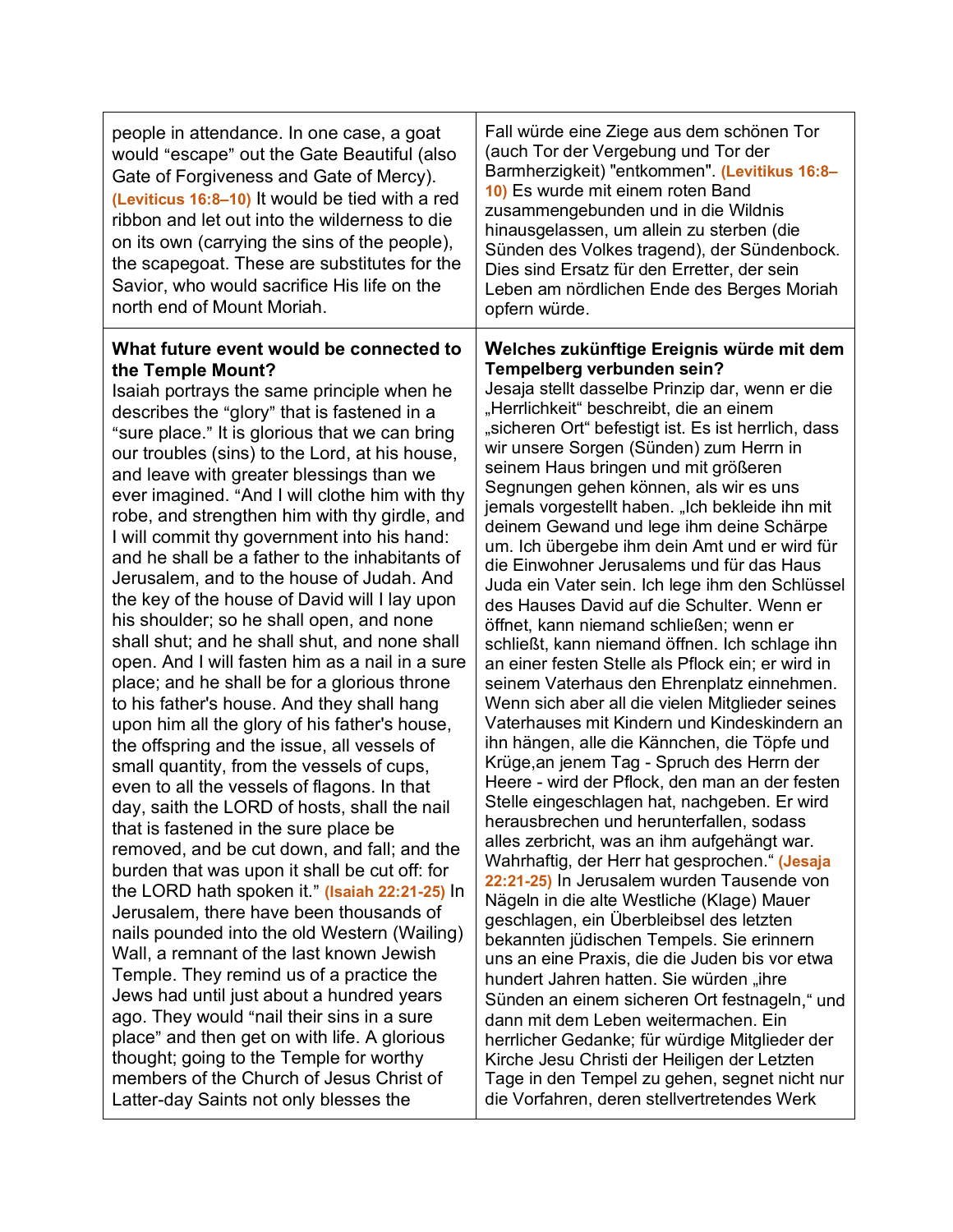| ancestors whose vicarious work is being<br>done, as well as those who are serving<br>them. It is the Lord's house, where virtuous<br>people meet, renew their souls, and remind<br>themselves of the name they have taken<br>upon themselves and that their sins are<br>removed by His atonement.                                                                                                                                                                                                                                                                                                                                                                                                                                                                                                                                                                                                                                                                                                                                                                                                                                                                                                                                    | verrichtet wird, sondern auch diejenigen, die<br>ihnen dienen. Es ist das Haus des Herrn, wo<br>sich tugendhafte Menschen treffen, ihre Seelen<br>erneuern und sich an den Namen erinnern, den<br>sie auf sich genommen haben und dass ihre<br>Sünden durch sein Sühnopfer beseitigt<br>werden.                                                                                                                                                                                                                                                                                                                                                                                                                                                                                                                                                                                                                                                                                                                                                                                                                                                                                                                                                                                                                             |
|--------------------------------------------------------------------------------------------------------------------------------------------------------------------------------------------------------------------------------------------------------------------------------------------------------------------------------------------------------------------------------------------------------------------------------------------------------------------------------------------------------------------------------------------------------------------------------------------------------------------------------------------------------------------------------------------------------------------------------------------------------------------------------------------------------------------------------------------------------------------------------------------------------------------------------------------------------------------------------------------------------------------------------------------------------------------------------------------------------------------------------------------------------------------------------------------------------------------------------------|-----------------------------------------------------------------------------------------------------------------------------------------------------------------------------------------------------------------------------------------------------------------------------------------------------------------------------------------------------------------------------------------------------------------------------------------------------------------------------------------------------------------------------------------------------------------------------------------------------------------------------------------------------------------------------------------------------------------------------------------------------------------------------------------------------------------------------------------------------------------------------------------------------------------------------------------------------------------------------------------------------------------------------------------------------------------------------------------------------------------------------------------------------------------------------------------------------------------------------------------------------------------------------------------------------------------------------|
| How are events connected to calendar<br>dates and seasons?<br>Most major events in scriptural history<br>centered around certain commemorative<br>seasons. The dedication of the Kirtland<br>temple culminated with the remarkable visits<br>of Elijah and Moses at Passover which is the<br>first full moon after the first day of spring. In<br>context to this lesson we repeat that the<br>Jews are still waiting for the prophets Moses<br>and Elijah to return. Two seats are<br>traditionally and historically reserved for<br>them in every synagogue. At one of the early<br>meetings of the "Bnai Shalom" group<br>(Jewish/Mormon cultural group founded by<br>early Jewish converts to the Church, Harry<br>Glick, Daniel Rona, Albert Ostroff and<br>Jerome Horowitz), the late Apostle LeGrand<br>Richards once remarked that he saw two<br>beautifully decorated chairs fastened to the<br>wall of a synagogue he was visiting.<br>Knowingly, he asked the Rabbi, "What are<br>those two chairs for?" The reply came<br>quickly that they were being kept for Elijah<br>and Moses. Elder Richards, seizing the<br>moment and using his wonderful sense of<br>humor said, "Get 'em down, they've already<br>been here!" | Wie hängen Ereignisse mit Kalenderdaten<br>und Jahreszeiten zusammen?<br>Die meisten wichtigen Ereignisse in der<br>biblischen Geschichte drehten sich um<br>bestimmte Gedenkzeiten. Die Einweihung des<br>Kirtland-Tempels gipfelte in den<br>bemerkenswerten Besuchen von Elia und<br>Moses zu Pessach, dem ersten Vollmond nach<br>dem ersten Frühlingstag. Im Zusammenhang<br>mit dieser Lektion wiederholen wir, dass die<br>Juden immer noch auf die Rückkehr der<br>Propheten Moses und Elia warten. In jeder<br>Synagoge sind ihnen traditionell und historisch<br>zwei Sitzplätze vorbehalten. Bei einem der<br>frühen Treffen der "Bnai Shalom"-Gruppe<br>(jüdische/mormonische Kulturgruppe,<br>gegründet von frühen jüdischen Konvertiten zur<br>Kirche, Harry Glick, Daniel Rona, Albert Ostroff<br>und Jerome Horowitz), der verstorbene Apostel<br>LeGrand Richards bemerkte einmal, dass er<br>zwei wunderschön dekorierte Stühle gesehen<br>habe, die an der Mauer einer Synagoge, die er<br>besuchte. Wissentlich fragte er den Rabbi:<br>"Wozu dienen diese beiden Stühle?" Die<br>Antwort kam schnell, dass sie für Elia und<br>Moses aufbewahrt wurden. Elder Richards, der<br>den Moment nutzte und seinen wunderbaren<br>Sinn für Humor benutzte, sagte: "Nimm sie<br>runter, sie waren schon hier!" |
| <b>What Spring and Fall Jewish holidays</b><br>have "Holy Convocations?"<br>By commandment, meeting together to<br>remember the deliverance of Israel and<br>anticipate its future deliverance are Pesach<br>(Passover) in the Spring and Sukkoth<br>(Booths or tabernacles) in the Fall. The<br>sequel to Passover, the festival of Sukkoth,<br>which happens at the first full moon after the<br>first day of the autumn equinox,<br>commemorates among other things, the                                                                                                                                                                                                                                                                                                                                                                                                                                                                                                                                                                                                                                                                                                                                                          | Welche jüdischen Feiertage im Frühling und<br>Herbst haben "Heilige Versammlungen?"<br>Gemäß dem Gebot treffen sich Pessach<br>(Passah) im Frühling und Sukkot (Laubhütten)<br>im Herbst, um sich an die Befreiung Israels zu<br>erinnern und seine zukünftige Befreiung<br>vorwegzunehmen. Die Fortsetzung von<br>Pessach, dem Fest von Sukkoth, das zum<br>ersten Vollmond nach dem ersten Tag der<br>Herbst-Tagundnachtgleiche stattfindet, erinnert                                                                                                                                                                                                                                                                                                                                                                                                                                                                                                                                                                                                                                                                                                                                                                                                                                                                     |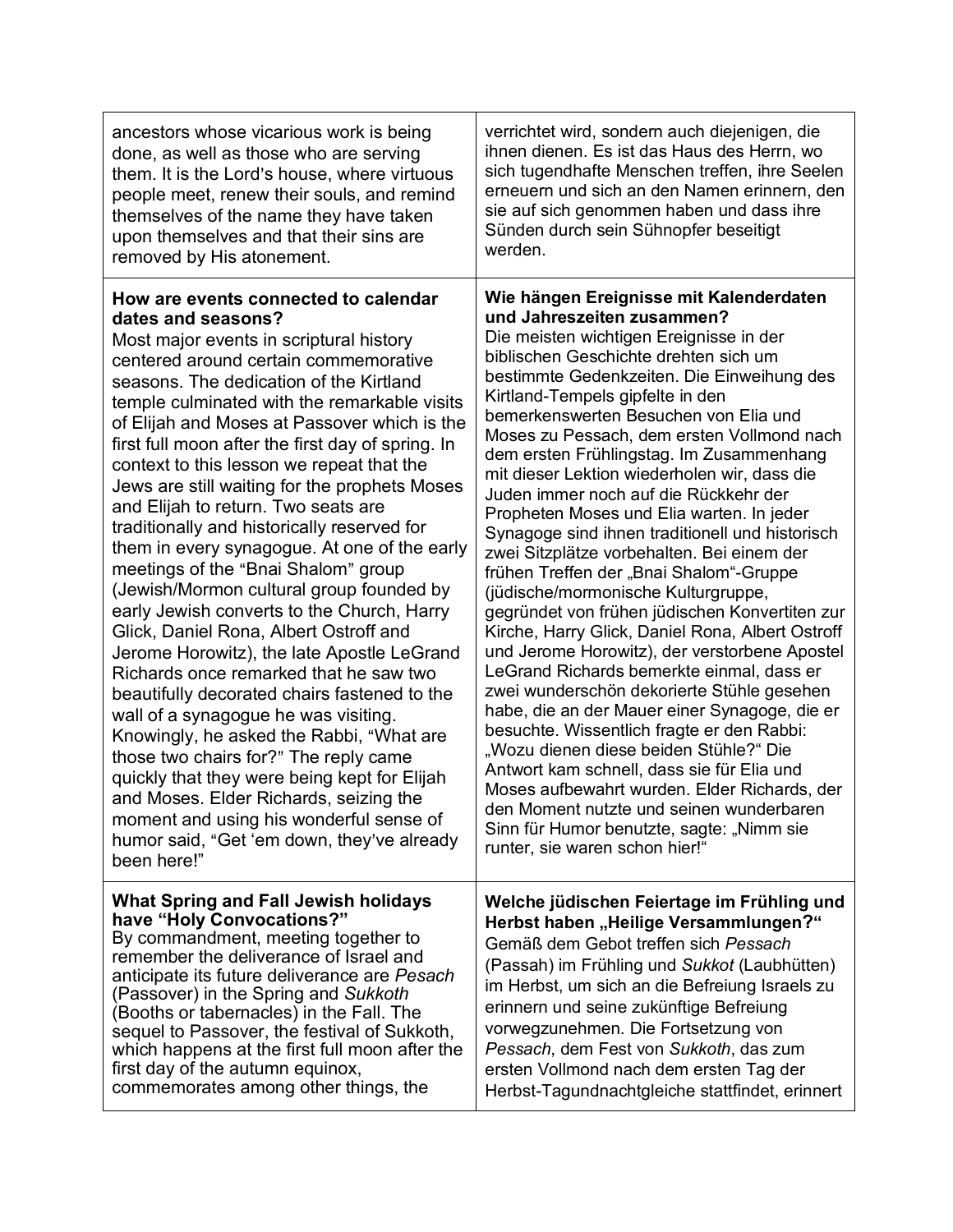dedication of Solomon's Temple. "Sukkoth (Hebrew for 'booths' or 'tabernacles'), [is] a seven-day festival beginning on the 15th day of the month of Tishrei, which falls in September or October. (In the Diaspora an extra eighth day is celebrated.) One of its main observances is living temporarily in huts, called *Sukkoth,* resembling those in which the Children of Israel dwelt during their forty years in the wilderness after the Exodus from Egypt. "This autumn festival was the last of the three 'pilgrim' festivals connected with the farming year. From all corners of the Land of Israel throngs of pilgrims used to make their way up to Jerusalem carrying the gaily decorated baskets of fruit and grain which they brought to the Temple as a thanksgiving offering. At the gates of the city the townsfolk greeted them with music. The pilgrims then ascended the broad marble staircase that led from the City of David to the summit of the Temple Mount, where they would present their offerings to the Priests. "This holiday was also the occasion for the consecration of the Temple built by Solomon and every seventh year on Sukkoth, the Torah was read by the king before the assembled people. In his vision of the end of days, the prophet Zechariah foretells that all the nations of the world will assemble for the festival of Sukkoth in Jerusalem to worship God.@ **(Encyclopedia Judaica Jr.)**

### **Where does the term "festival" come from?**

The word "festival" comes from feasting on the sacrificial emblems that came from the temple. Also, a festive meal is always a part of a Jewish wedding, in part a connection to the temple. "With the destruction of the Second Temple sacrifices were no longer made. It was then said: 'Now that there is no altar, a man's table . . . and prayer takes the place of the sacrifices.' "The Talmud describes in detail the various modes of conduct to be observed at meals. For example, persons should engage in a discussion of *Torah* during the meal so that they will be 'as though they had eaten at the

unter anderem an die Einweihung des Salomonischen Tempels. "*Sukkoth* (hebräisch für Hütten oder Tabernakel) [ist] ein siebentägiges Fest, das am 15. Tag des Monats Tischrei beginnt, der im September oder Oktober fällt. (In der Diaspora wird ein zusätzlicher 8. Tag gefeiert.) seine Hauptgebote besteht darin, vorübergehend in Hütten zu leben, die *Sukkoth* genannt werden und denen ähnlich sind, in denen die Kinder Israels während ihrer vierzig Jahre in der Wüste nach dem Auszug aus Ägypten wohnten. "Dieses Herbstfest war das letzte der drei Pilgerfeste, die mit dem Bauernjahr verbunden waren den Tempel als Dankopfer dar. Vor den Toren der Stadt begrüßten sie die Bürger mit Musik. Anschließend stiegen die Pilger die breite Marmortreppe hinauf, die von der Stadt Davids zum Gipfel des Tempelbergs führte, wo sie ihre Opfergaben überreichten "Dieser Feiertag war auch der Anlass für die Weihe des von Salomo erbauten Tempels und jedes siebte Jahr an *Sukkot* wurde die *Tora* vom König vor dem versammelten Volk gelesen. In seiner Vision vom Ende der Tage sagt der Prophet Sacharja voraus dass sich alle Nationen der Welt zum Sukkoth-Fest in Jerusalem versammeln, um Gott anzubeten." **(Enzyklopädie Judaica Jr.)**

## **Woher kommt der Begriff "Festival"?** Das Wort "Fest" kommt vom Schlemmen der Opferembleme, die aus dem Tempel kamen. Auch ein festliches Essen ist immer Teil einer jüdischen Hochzeit, teils eine Verbindung zum Tempel. Mit der Zerstörung des Zweiten Tempels wurden keine Opfer mehr gebracht. Dann hieß es: "Nun, da kein Altar mehr da ist, ist ein Männertisch ... und das Gebet tritt an die Stelle der Opfer." "Der Talmud beschreibt ausführlich die verschiedenen Verhaltensweisen, die bei den Mahlzeiten zu beachten sind. Zum Beispiel sollten die Personen während des Essens eine Diskussion über die *Tora* führen, damit sie ,als ob sie am Tisch Gottes gegessen hätten.'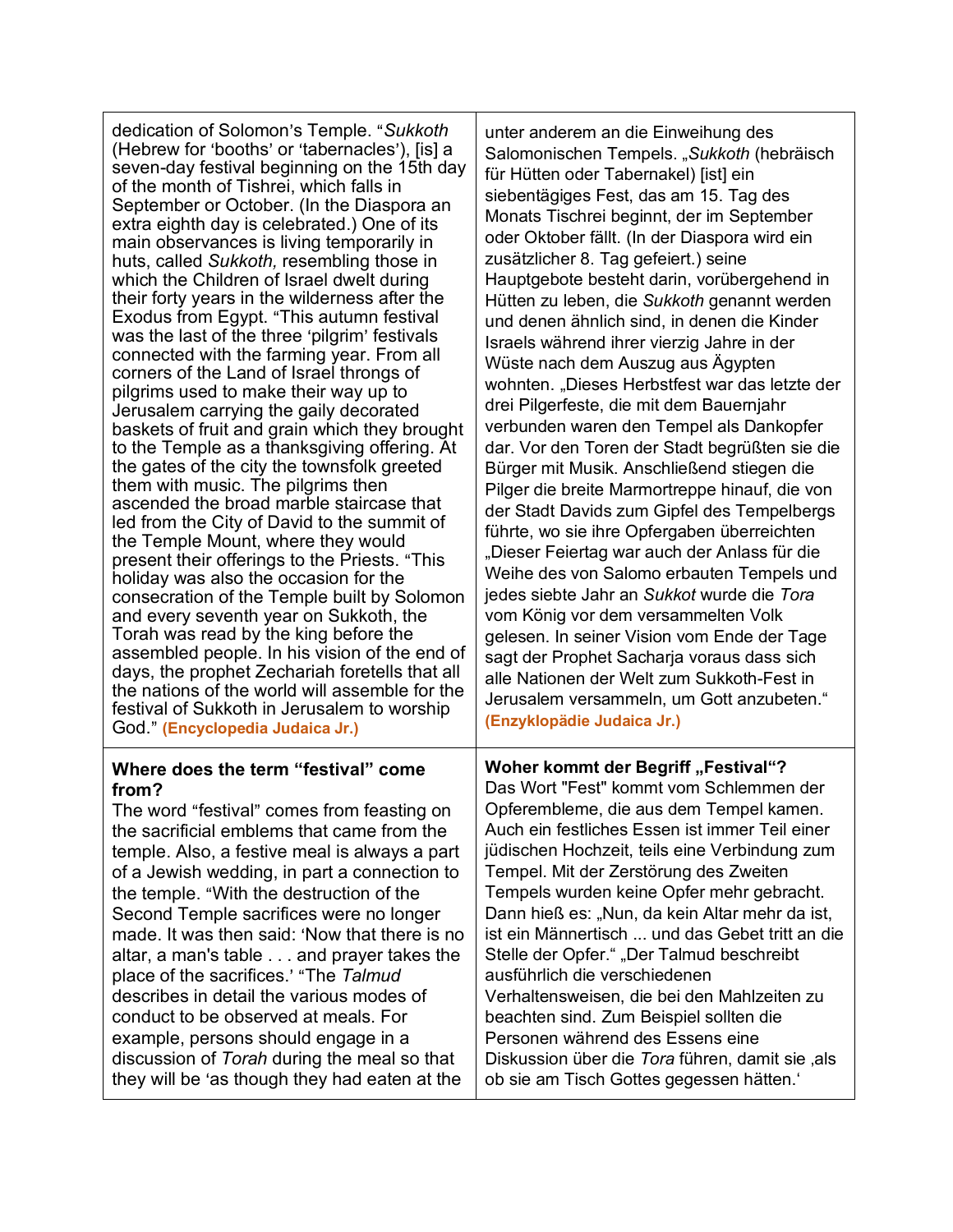| table of God.' Furthermore, the table is                                                                                                                                                                                                                                                                                                                                                                                                                                                                                                                                                                                                                                                                                                                                                                                                                                                                                                                                                                                                                                                                                                                                                                                                                                                                                                     | Darüber hinaus gilt der Tisch als Ersatz für den                                                                                                                                                                                                                                                                                                                                                                                                                                                                                                                                                                                                                                                                                                                                                                                                                                                                                                                                                                                                                                                                                                                                                                                                                                                                                                                                                                                              |
|----------------------------------------------------------------------------------------------------------------------------------------------------------------------------------------------------------------------------------------------------------------------------------------------------------------------------------------------------------------------------------------------------------------------------------------------------------------------------------------------------------------------------------------------------------------------------------------------------------------------------------------------------------------------------------------------------------------------------------------------------------------------------------------------------------------------------------------------------------------------------------------------------------------------------------------------------------------------------------------------------------------------------------------------------------------------------------------------------------------------------------------------------------------------------------------------------------------------------------------------------------------------------------------------------------------------------------------------|-----------------------------------------------------------------------------------------------------------------------------------------------------------------------------------------------------------------------------------------------------------------------------------------------------------------------------------------------------------------------------------------------------------------------------------------------------------------------------------------------------------------------------------------------------------------------------------------------------------------------------------------------------------------------------------------------------------------------------------------------------------------------------------------------------------------------------------------------------------------------------------------------------------------------------------------------------------------------------------------------------------------------------------------------------------------------------------------------------------------------------------------------------------------------------------------------------------------------------------------------------------------------------------------------------------------------------------------------------------------------------------------------------------------------------------------------|
| regarded as a substitute for the altar in the                                                                                                                                                                                                                                                                                                                                                                                                                                                                                                                                                                                                                                                                                                                                                                                                                                                                                                                                                                                                                                                                                                                                                                                                                                                                                                | Altar im Tempel und muss daher mit Ehrfurcht                                                                                                                                                                                                                                                                                                                                                                                                                                                                                                                                                                                                                                                                                                                                                                                                                                                                                                                                                                                                                                                                                                                                                                                                                                                                                                                                                                                                  |
| Temple, and therefore, it must be treated                                                                                                                                                                                                                                                                                                                                                                                                                                                                                                                                                                                                                                                                                                                                                                                                                                                                                                                                                                                                                                                                                                                                                                                                                                                                                                    | behandelt werden: Vor jedem Essen müssen                                                                                                                                                                                                                                                                                                                                                                                                                                                                                                                                                                                                                                                                                                                                                                                                                                                                                                                                                                                                                                                                                                                                                                                                                                                                                                                                                                                                      |
| with reverence. Before any meal, the hands                                                                                                                                                                                                                                                                                                                                                                                                                                                                                                                                                                                                                                                                                                                                                                                                                                                                                                                                                                                                                                                                                                                                                                                                                                                                                                   | die Hände gewaschen werden, wobei der                                                                                                                                                                                                                                                                                                                                                                                                                                                                                                                                                                                                                                                                                                                                                                                                                                                                                                                                                                                                                                                                                                                                                                                                                                                                                                                                                                                                         |
| must be washed pronouncing the                                                                                                                                                                                                                                                                                                                                                                                                                                                                                                                                                                                                                                                                                                                                                                                                                                                                                                                                                                                                                                                                                                                                                                                                                                                                                                               | entsprechende Segen über das Waschen                                                                                                                                                                                                                                                                                                                                                                                                                                                                                                                                                                                                                                                                                                                                                                                                                                                                                                                                                                                                                                                                                                                                                                                                                                                                                                                                                                                                          |
| appropriate blessing over the washing, after                                                                                                                                                                                                                                                                                                                                                                                                                                                                                                                                                                                                                                                                                                                                                                                                                                                                                                                                                                                                                                                                                                                                                                                                                                                                                                 | ausgesprochen wird, wonach Brot gegessen                                                                                                                                                                                                                                                                                                                                                                                                                                                                                                                                                                                                                                                                                                                                                                                                                                                                                                                                                                                                                                                                                                                                                                                                                                                                                                                                                                                                      |
| which bread is eaten. The meal is concluded                                                                                                                                                                                                                                                                                                                                                                                                                                                                                                                                                                                                                                                                                                                                                                                                                                                                                                                                                                                                                                                                                                                                                                                                                                                                                                  | wird Die Mahlzeit wird mit der Gnade nach dem                                                                                                                                                                                                                                                                                                                                                                                                                                                                                                                                                                                                                                                                                                                                                                                                                                                                                                                                                                                                                                                                                                                                                                                                                                                                                                                                                                                                 |
| with the Grace after Meals. " $(a)$                                                                                                                                                                                                                                                                                                                                                                                                                                                                                                                                                                                                                                                                                                                                                                                                                                                                                                                                                                                                                                                                                                                                                                                                                                                                                                          | Essen abgeschlossen. ". (ein) Segen (nach                                                                                                                                                                                                                                                                                                                                                                                                                                                                                                                                                                                                                                                                                                                                                                                                                                                                                                                                                                                                                                                                                                                                                                                                                                                                                                                                                                                                     |
| benediction (after meals), called Boneh                                                                                                                                                                                                                                                                                                                                                                                                                                                                                                                                                                                                                                                                                                                                                                                                                                                                                                                                                                                                                                                                                                                                                                                                                                                                                                      | den Mahlzeiten), genannt Boneh Yerushalayim                                                                                                                                                                                                                                                                                                                                                                                                                                                                                                                                                                                                                                                                                                                                                                                                                                                                                                                                                                                                                                                                                                                                                                                                                                                                                                                                                                                                   |
| Yerushalayim asks God to have mercy                                                                                                                                                                                                                                                                                                                                                                                                                                                                                                                                                                                                                                                                                                                                                                                                                                                                                                                                                                                                                                                                                                                                                                                                                                                                                                          | bittet Gott um Erbarmen mit Israel und um                                                                                                                                                                                                                                                                                                                                                                                                                                                                                                                                                                                                                                                                                                                                                                                                                                                                                                                                                                                                                                                                                                                                                                                                                                                                                                                                                                                                     |
| on Israel and to restore the Temple and the                                                                                                                                                                                                                                                                                                                                                                                                                                                                                                                                                                                                                                                                                                                                                                                                                                                                                                                                                                                                                                                                                                                                                                                                                                                                                                  | die Wiederherstellung des Tempels und des                                                                                                                                                                                                                                                                                                                                                                                                                                                                                                                                                                                                                                                                                                                                                                                                                                                                                                                                                                                                                                                                                                                                                                                                                                                                                                                                                                                                     |
| Kingdom of David. It includes a plea that He                                                                                                                                                                                                                                                                                                                                                                                                                                                                                                                                                                                                                                                                                                                                                                                                                                                                                                                                                                                                                                                                                                                                                                                                                                                                                                 | Königreichs Davids. Es beinhaltet die Bitte,                                                                                                                                                                                                                                                                                                                                                                                                                                                                                                                                                                                                                                                                                                                                                                                                                                                                                                                                                                                                                                                                                                                                                                                                                                                                                                                                                                                                  |
| may always sustain and support Israel."                                                                                                                                                                                                                                                                                                                                                                                                                                                                                                                                                                                                                                                                                                                                                                                                                                                                                                                                                                                                                                                                                                                                                                                                                                                                                                      | dass er Israel immer unterstützen und                                                                                                                                                                                                                                                                                                                                                                                                                                                                                                                                                                                                                                                                                                                                                                                                                                                                                                                                                                                                                                                                                                                                                                                                                                                                                                                                                                                                         |
| (Encyclopedia Judaica Jr.)                                                                                                                                                                                                                                                                                                                                                                                                                                                                                                                                                                                                                                                                                                                                                                                                                                                                                                                                                                                                                                                                                                                                                                                                                                                                                                                   | unterstützen möge." (Enzyklopädie Judaica Jr.)                                                                                                                                                                                                                                                                                                                                                                                                                                                                                                                                                                                                                                                                                                                                                                                                                                                                                                                                                                                                                                                                                                                                                                                                                                                                                                                                                                                                |
| What reminders are there that there will<br>be "latter-day temples?"<br>Remember, the Dead Sea "Temple Scroll"<br>described a temple to be built in "latter<br>days." The Essenes believed that they were<br>in the latter days and referred to themselves<br>as "Saints." The dimensions of the Temple<br>they planned were similar to the dimensions<br>described by Ezekiel. However, the outer<br>dimension was so large, it seems to include<br>the entire walled city of Jerusalem. "That<br>temples and temple ordinances are essential<br>to the (true) faith is well established in the<br>Bible. Malachi predicted the coming of the<br>Lord suddenly to his temple, in the day of<br>vengeance, in the latter times, as a refiner<br>and purifier. Ezekiel predicted the building of<br>a temple in Jerusalem which will be used for<br>ordinance work after the gathering of Israel<br>from their long dispersion and when they are<br>cleansed from their transgressions. John the<br>Revelator saw the day when, after the earth<br>is sanctified and celestialized, the presence<br>of the Father and the Son in the New<br>Jerusalem would take the place of the<br>temple, for the whole city, due to their<br>presence, would become a temple."<br>(Doctrines of Salvation Joseph Fielding Smith<br><b>Vol.2, Pg. 244)</b> | Welche Erinnerungen gibt es, dass es<br>"Tempel der Letzten Tage" geben wird?<br>Denken Sie daran, die "Tempelrolle" vom<br>Toten Meer beschrieb einen Tempel, der in<br>"letzten Tagen" gebaut werden sollte. Die<br>Essener glaubten, dass sie in den Letzten<br>Tagen waren und bezeichneten sich selbst als<br>"Heilige." Die Dimensionen des von ihnen<br>geplanten Tempels ähnelten den von Hesekiel<br>beschriebenen Dimensionen. Die äußere<br>Dimension war jedoch so groß, dass sie die<br>gesamte ummauerte Stadt Jerusalem zu<br>umfassen scheint. "Dass Tempel und<br>Tempelverordnungen wesentlich für den<br>(wahren) Glauben sind, ist in der Bibel gut<br>begründet. Maleachi sagte das plötzliche<br>Kommen des Herrn in seinen Tempel, am Tag<br>der Rache, in den letzten Zeiten, als<br>Verfeinerer und Reiniger voraus. Hesekiel<br>sagte den Bau eines Tempels in Jerusalem<br>voraus, der nach der Sammlung Israels von<br>seiner langen Zerstreuung und wenn es von<br>seinen Übertretungen gereinigt wird, für heilige<br>Handlungen verwendet werden wird. Johannes<br>der Offenbarer sah den Tag, an dem die Erde<br>geheiligt und verherrlicht wurde, die Gegenwart<br>des Vaters und des Sohnes im Neuen<br>Jerusalem würde an die Stelle des Tempels<br>treten, denn die ganze Stadt würde aufgrund<br>ihrer Gegenwart ein Tempel werden."<br>(Doctrines of Salvation Joseph Fielding Smith<br>Vol. 2, S. 244) |